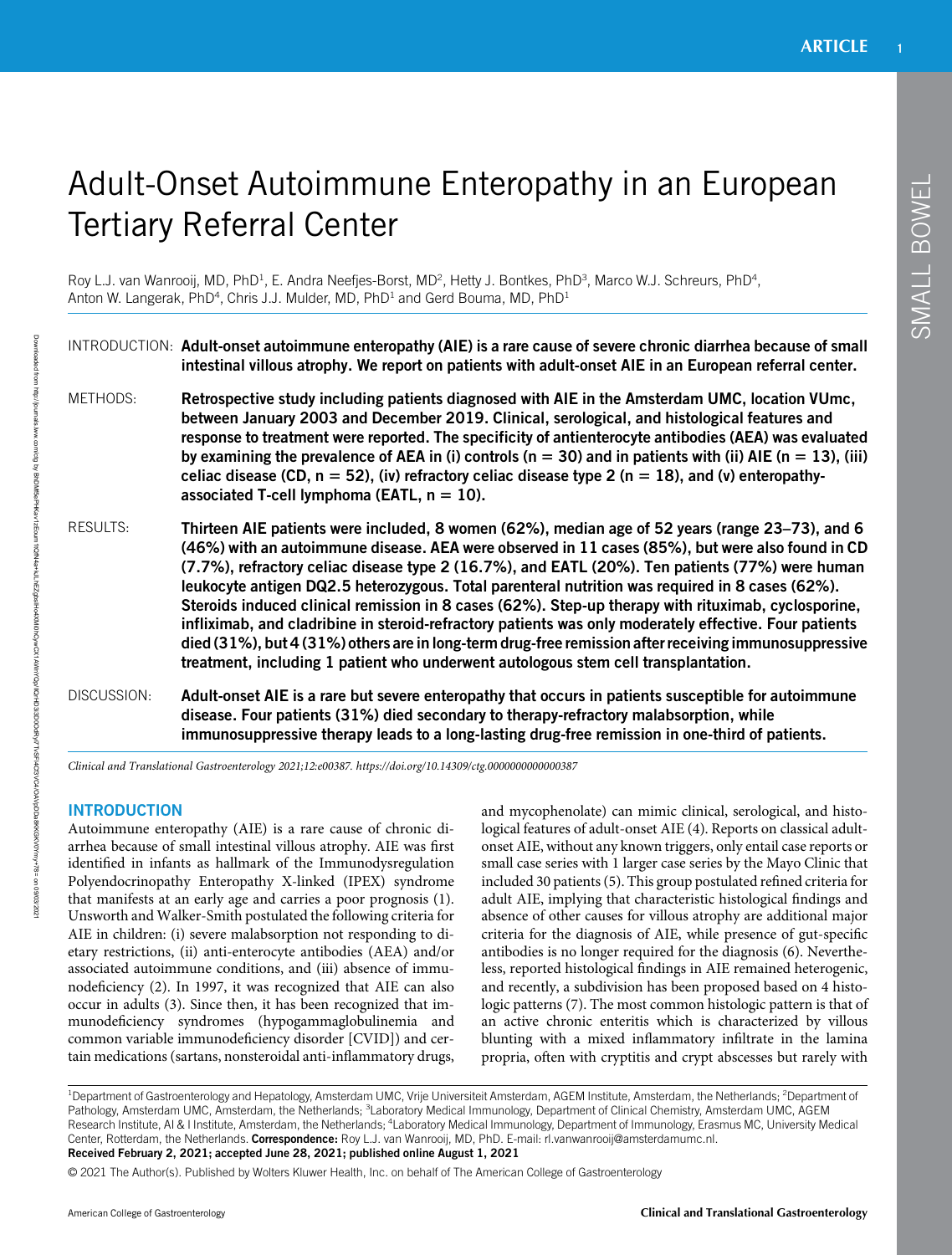Here, we report on 13 patients diagnosed with adult-onset AIE in an European referral center and evaluate the value of AEA in the diagnosis of AIE.

## **METHODS**

#### Patient selection and diagnostic workup

All patients diagnosed with AIE at the Amsterdam UMC, location VUmc, between January 2006 and December 2019 were included in this study. AIE was defined according to the previously described Akram criteria (6). All patients presenting at our clinic underwent standardized diagnostic workup, as described in detail previously (10). In short, medical history, symptoms, and medication history were retrieved from the medical records. Recent use of angiotensin II inhibitors (e.g., olmesartan) and mycophenolate was an exclusion criterion. HLA genotype and serum autoantibodies were determined (see below). Serum immunoglobulin levels IgA, IgM, and IgG were measured. Duodenal biopsies were collected during upper endoscopy, and histological features were evaluated by an experienced pathologist (EANB), and in addition, phenotypical analysis of intraepithelial lymphocytes and T-cell receptor (TCR)-gamma rearrangement studies were performed. Colonoscopy, capsule endoscopy, and abdominal imaging were performed on indication.

As control cohorts, 30 controls and patients with CD ( $n =$ 52), RCD type 2 ( $n = 18$ ), or enteropathy-associated T-cell lymphoma (EATL)  $(n = 10)$  were included. Controls were adult patients presenting with abdominal symptoms and who were diagnosed with either dyspepsia or irritable bowel syndrome. All patients tested negative for anti-tissue transglutaminase antibody (TGA), and duodenal biopsies taken during upper gastrointestinal endoscopy were without abnormalities. Controls were not matched to the study group. AEA were determined at time of diagnosis of RCD or EATL. CD diagnosis was based on presence of TGA, Marsh >2, and an HLA-DQ2.2, -DQ2.5, or -DQ8 genotype. RCD type 2 was defined as a lack of response to a strict gluten-free diet (GFD) in CD patients with duodenal histologic abnormalities (Marsh III) and an increased percentage of intraepithelial lymphocytes (IELs) with an aberrant surfaceCD3<sup>-</sup>cytoplasmaticCD3<sup>+</sup>CD7<sup>+</sup> phenotype ( $>$ 20% of total IELs) (11). Patients with EATL all presented with EATL and concomitant CD that was previously unrecognized.

#### Histological analysis

An expert pathologist evaluated all slides according to a standardized protocol. Biopsies were scored for the presence of inflammation (active and chronic), IEL count, villous atrophy, goblet cells, Paneth cells, apoptotic bodies, and plasma cells (to evaluate CVID). Furthermore, histological patterns were classified as one of the 4 currently recognized histological phenotypes of AIE which include active chronic enteritis (type 1), CD-like (type 2), GvHD-like (type 3), and mixed-type (type 4) (7).

Autoantibody testing and human leukocyte antibody genotyping For human leukocyte antibody (HLA) genotyping, whole blood was obtained for typing of HLA-DQA1\* and DQB1\* alleles, performed with a combined single-stranded conformation polymorphism/ heteroduplex method by a semiautomated electrophoresis and gel staining method on the Phastsystem (Amersham Pharmacia-Biotech, Sweden). For IgA and IgG AEA testing, both a direct and indirect immunofluorescence analysis using patient's serum on cryostat sections of normal human small bowel was performed. Slides were assessed by 2 independent technicians. IgG against the AIE-associated antigen AIE-75 was tested by the radioimmunoprecipitation in the Volkmann laboratory, in Karlsruhe, Germany. Furthermore, antibodies against TGA, thyroid peroxidase, and thyroglobulin were analyzed using enzyme-linked immunosorbent assay assays (Thermo Fisher Scientific, Uppsala, Sweden) on a Phadia 250 analyser (Thermo Fisher Scientific) according to the manufacturer's protocol. Other autoantibodies such as endomysium, goblet cell (AGCA), smooth muscle tissue, parietal cell (PCA), neutrophil cytoplasmic antigen, and nuclear antigen were analyzed by the indirect immunofluorescence test using in house-prepared substrate slides, with the exception of nuclear antigen antibodies for which a kit was used.

#### Intestinal fatty acid–binding protein

Intestinal fatty acid–binding protein (I-FABP) serum levels of AIE patients were compared with levels reported in controls and patients with RCD type 2 who we previously reported (12). I-FABP levels were measured using a commercial enzyme-linked immunosorbent assay kit (Hycult Biotech, Wayne, PA) according to the manufacturer's specifications.

#### Phenotypical and TCR-gamma clonality analysis of intraepithelial lymphocytes

IELs were isolated and analyzed as previously described (13). The epithelial layer was separated using dithiothreitol (DTT) (Fluka BioChemika, Buchs, Switzerland) and ethylenediaminetetraacetic acid (Merck, Darmstadt, Germany). Surface marker expression was evaluated using monoclonal antibodies directed against CD3, CD4, CD7, CD8, CD16  $+$  56, CD19, CD30, CD45 (all from BD Biosciences, San Jose, CA), and CD52 (Serotec, Düsseldorf, Germany). Cytoplasmic staining of CD3 was performed after cell permeabilization by Cytofix/CytoPerm Plus (BD Biosciences). Stained cells were analyzed on a standard 4-color flow cytometer (FACSCalibur, BD Biosciences). TCR-gamma (TCRG) chain gene rearrangements were analyzed in duplo on whole cryopreserved biopsy specimens. DNA was extracted using proteinase-K digestion and ethanol precipitation and subsequently analyzed by multiplex polymerase chain reaction amplification, using primers described by the BIOMED-2 consortium.

#### Treatment and follow-up

Per patient, the treatment regime was noted, and the patient was followed until December 2019 or death.

#### Statistical analyses

For comparing serum levels of I-FABP between patients with AIE, RCD type 2, EATL, and controls, Kruskal–Wallis 1-way analysis of variance was performed, and a  $P$  value  $< 0.05$  was considered statistically significant.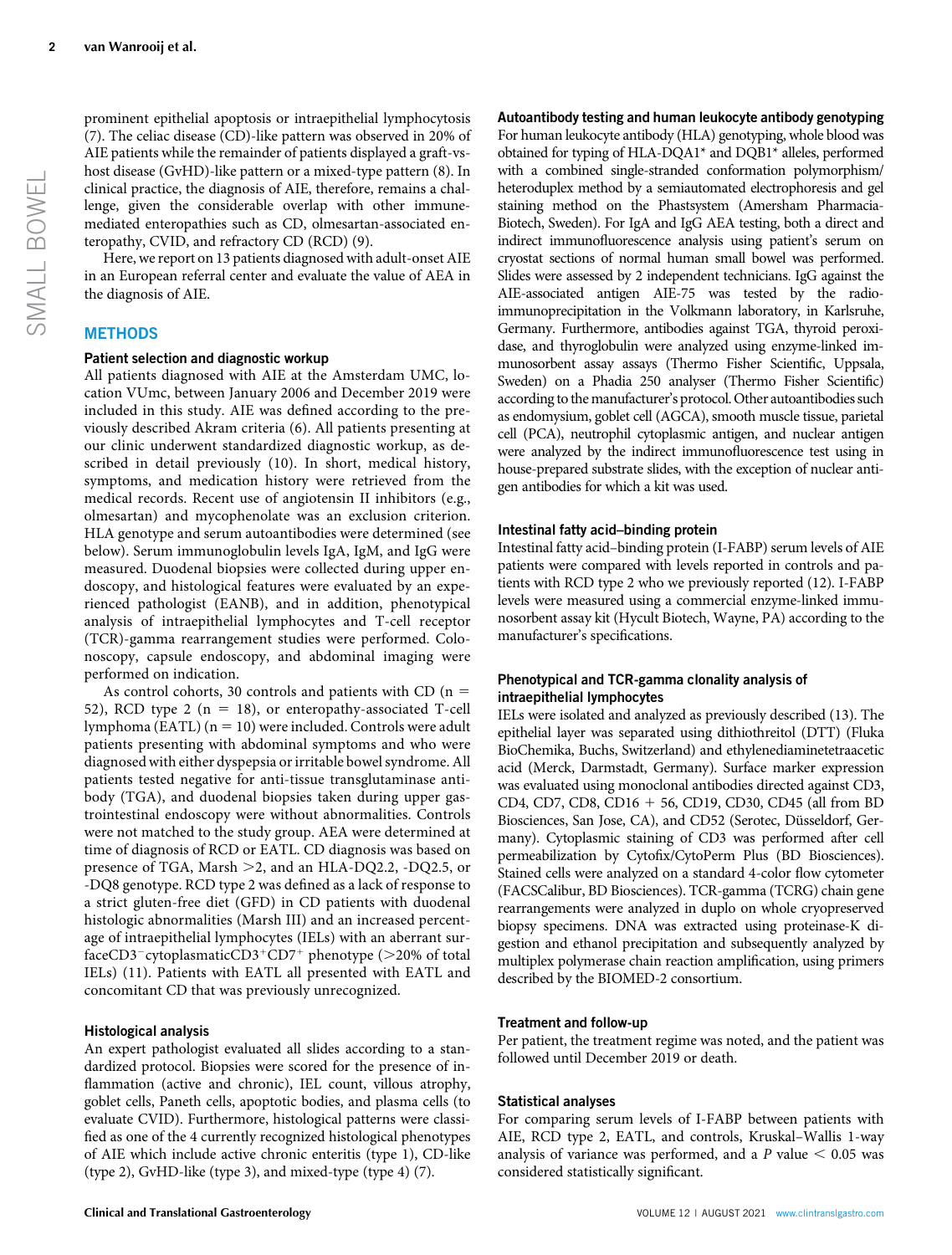| Case           |                                                                                                                                                               | Sex Age | Time onset of<br>symptoms to diagnosis | <b>Presentation</b>                 | <b>Medical history</b>                                                  | <b>HLA</b><br>genotype  | Gut-associated<br>antibodies | AIE-<br>75kd    | <b>Other</b><br>autoimmune<br>antibodies |  |  |
|----------------|---------------------------------------------------------------------------------------------------------------------------------------------------------------|---------|----------------------------------------|-------------------------------------|-------------------------------------------------------------------------|-------------------------|------------------------------|-----------------|------------------------------------------|--|--|
| $\mathbf{1}$   | F                                                                                                                                                             | 23      | $<$ 1 mo                               | Profuse diarrhea<br>and weight loss | Juvenile rheumathoid<br>arthritis                                       | DQ2.5<br>heterozygous   | IgA, IgG (BB)<br><b>AEA</b>  | $^{+}$          |                                          |  |  |
| $\overline{c}$ | F                                                                                                                                                             | 63      | $<$ 1 mo                               | Profuse diarrhea<br>and weight loss |                                                                         | DQ2-8<br>negative       | IgA (Cyt) AEA                |                 | SMA and PCA                              |  |  |
| 3              | F                                                                                                                                                             | 36      | 7 mo                                   | Profuse diarrhea<br>and weight loss | COPD and deep venous<br>thrombosis                                      | DQ2.5<br>heterozygous   | IgA (BB, Cyt)<br><b>AEA</b>  |                 | ANA                                      |  |  |
| $\overline{4}$ | F                                                                                                                                                             | 40      | 4 mo                                   | Profuse diarrhea<br>and weight loss | Type 2 diabetes mellitus                                                | DQ2.5<br>heterozygous   |                              | n.p.            | <b>TPO</b>                               |  |  |
| 5              | M                                                                                                                                                             | 67      | 6 mo                                   | Profuse diarrhea<br>and weight loss | Hypothyroidism                                                          | DQ2.5<br>heterozygous   | IgA (BB) AEA                 |                 | PCA and TGab                             |  |  |
| 6              | M                                                                                                                                                             | 52      | $2.5$ yr                               | Profuse diarrhea<br>and weight loss |                                                                         | DQ2.5<br>heterozygous   | IgA, IgG (BB)<br><b>AEA</b>  |                 | <b>SMA</b>                               |  |  |
| 7              | M                                                                                                                                                             | 57      | 3 mo                                   | Profuse diarrhea<br>and weight loss |                                                                         | DQ2-8<br>negative       | IgG (BB) AEA                 | $\! + \!\!\!\!$ | ANA and pANCA                            |  |  |
| 8              | M                                                                                                                                                             | 73      | 2 <sub>yr</sub>                        | Weight loss                         | Appendectomy                                                            | DQ8<br>heterozygous     | IgG (BB, Cyt)<br><b>AEA</b>  |                 | ANA and pANCA                            |  |  |
| 9              | M                                                                                                                                                             | 59      | 2 <sub>mo</sub>                        | Profuse diarrhea<br>and weight loss | Celiac disease                                                          | DQ2.5/8<br>heterozygous | IgA (Cyt) AEA                |                 | <b>PCA</b>                               |  |  |
| 10             | F                                                                                                                                                             | 30      | 3 <sub>mo</sub>                        | Profuse diarrhea<br>and weight loss | Celiac disease                                                          | DQ2.5<br>heterozygous   | IgA, IgG (BB,<br>Cyt) AEA    | $+$             | ANA and SMA                              |  |  |
| 11             | F                                                                                                                                                             | 52      | 2 <sub>yr</sub>                        | Profuse diarrhea<br>and weight loss | Larsen syndrome and<br>appendectomy                                     | DQ8<br>heterozygous     | IgA AGA                      | n.p.            |                                          |  |  |
| 12             | F                                                                                                                                                             | 36      | 20 <sub>yr</sub>                       | Profuse diarrhea                    | Type 1 diabetes mellitus.<br>cholecystectomy, and<br>atrophic gastritis | DQ2.5<br>heterozygous   | IgA AGA                      | n.p.            | <b>PCA</b>                               |  |  |
| 13             | F                                                                                                                                                             | 39      | $<$ 1 mo                               | Profuse diarrhea<br>and weight loss | Hypothyroidism, asthma,<br>and chronic myelocytic<br>leukemia           | DQ2.5<br>heterozygous   | IgA, IgG (BB)<br><b>AEA</b>  | $^{+}$          | <b>PCA</b>                               |  |  |
|                | AEA anti-enterocyte antibodies: ACA anti-goblet cell antibodies: AIE autoimmune enteropathy: AIE-75 autoimmune enteropathy-related 75-kilodalton antigen: ANA |         |                                        |                                     |                                                                         |                         |                              |                 |                                          |  |  |

#### Table 1. Patient characteristics

AEA, anti-enterocyte antibodies; AGA, anti-goblet cell antibodies; AIE, autoimmune enteropathy; AIE-75, autoimmune enteropathy–related 75-kilodalton antigen; ANA, antinuclear antibody; BB, brush border; Cyt, cytoplasmic; F, female; HLA, human leukocyte antigen; M, male; pANCA, perinuclear anti-neutrophil cytoplasmic antibodies; PCA, anti-parietal cell antibodies; SMA, anti-smooth muscle antibodies; TPO, anti-thyroid peroxidase antibodies; TGab, anti-thyroglobulin antibodies.

#### Ethical approval

The study protocol was approved by the Medical Ethics Committees from the Amsterdam UMC, location VUmc, Amsterdam, the Netherlands.

## RESULTS

#### Patient characteristics at presentation

Thirteen patients fulfilled the criteria for the diagnosis AIE. All were whites, 8 were women (62%), and the median age at diagnosis was 52 years, with a wide range from 23 to 73 years (Table 1). All patients presented with profuse diarrhea (5–20 times per day) with a median time interval of 3 months (range 1 month–20 years) between onset of symptoms and time of diagnosis. Median stool production was 850 g per 24 hours (range: 130–4,000 g) with significant loss of fat (median: 47 g/24 hours; range 36–130 g/24 hours). Diarrhea resulted in hypokalemia requiring intravenous suppletion in 9 patients (69%). The median self-reported weight loss at time of AIE diagnosis was 15 kg (range: 3–25 kg). Hypoalbuminemia was present in all patients with a median serum albumin concentration of 26 g/L (range: 13–31 g/L). Abdominal discomfort was commonly reported (77%), but was consistently rated as mild.

#### AEA

In 10 of 13 patients (77%), AEA were found: 4 were positive for both IgA and IgG antibodies, 4 were positive only for IgA antibodies, and 2 were positive only for IgG antibodies (Table 1). Previously, a 75-kDA protein (referred to as AIE-75) has been identified as an antigen for AEA found in AIE patients (14). AIE-75 participates in tight-junction integrity, and anti-AIE-75 antibodies are believed to hamper the intestinal permeability, which may precipitate inflammatory enteropathy (15,16). On indirect immunofluorescence AEA were found in the intestinal brush border ( $n = 5$ ), in the enterocyte's cytoplasm ( $n = 2$ ), or in both  $(n = 3)$ , see Figure 1. In our cohort, anti-AIE-75 antibodies were found in 4 of 10 (40%) patients tested, and in these patients, AEA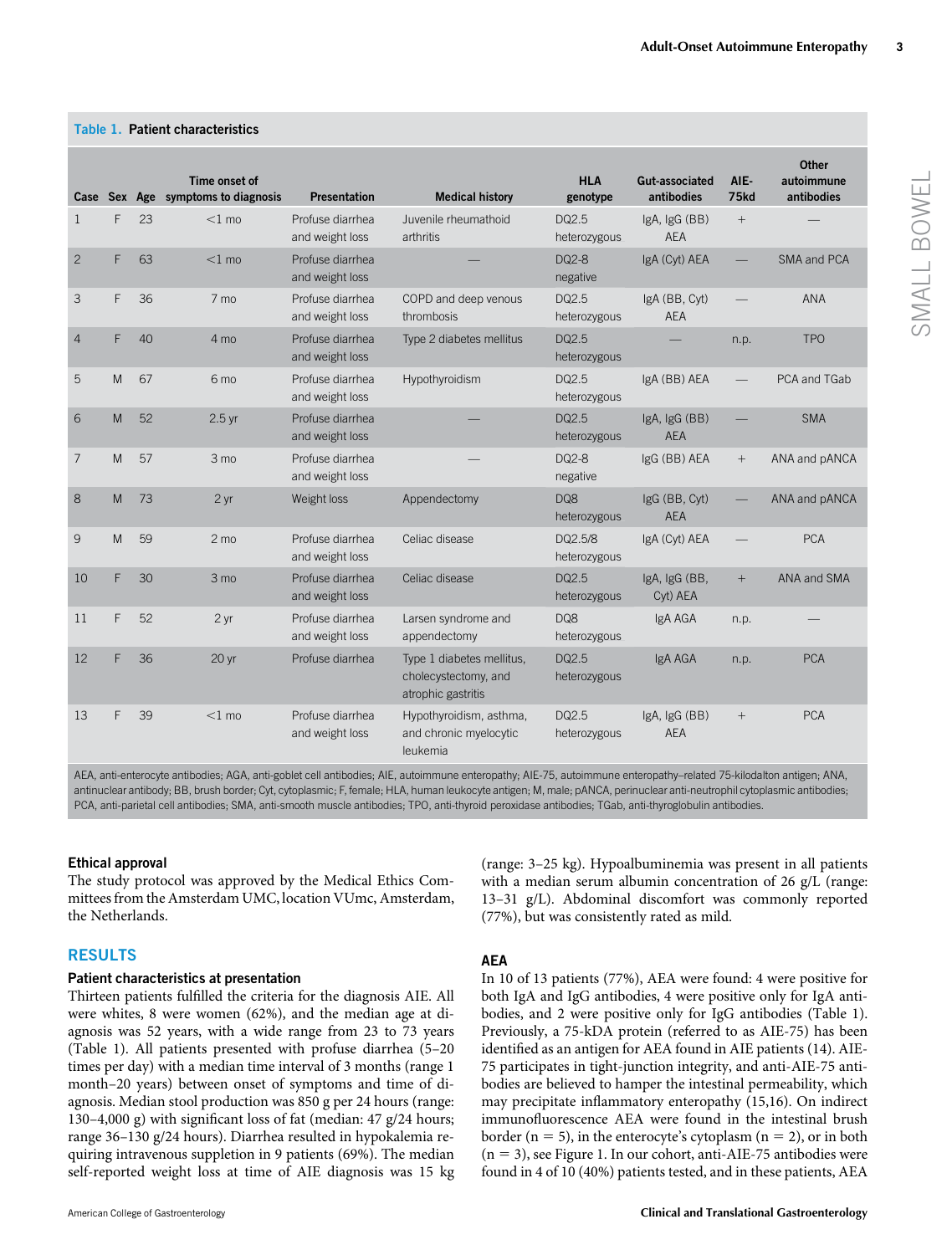

Figure 1. Indirect immunofluorescence for IgA and IgG AEA. Immunofluorescence analysis of IgG AEA on normal human small intestine. No expression is present in a control (a), while in (b), the intestinal brush border abundantly expresses IgG AEA, and in (c), IgA AEA is expressed in both the intestinal brush border as well as intracellular. AEA, antienterocyte antibodies.

were located in the brush border. In the other 60%, the specific autoantigen was unidentified. There was no correlation between the AEA titer nor the location of the AEA (brush border vs cytoplasm) and the severity of histological inflammation or villous atrophy, but numbers are likely too small to detect such a correlation. After onset of treatment, AEA titers often decreased or became negative; yet, this appears independent of clinical or histologic responses. Two patients with histological abnormalities corresponding with AIE lacked AEA but instead AGCA were found. None of the patients with AEA additionally displayed antigoblet cell antibodies. In 1 case (case 5) with duodenal histologic abnormalities concomitant with AIE, neither AEA nor AGCA were found at all.

With the goal to evaluate the clinical specificity of AEA, we performed additional tests in controls and patients with uncomplicated and complicated (RCD type 2, EATL) celiac disease. AEA were absent in 30 controls (0%), but could be detected in patients with CD4/52 (7.7%), type 2 RCD 3/18 (16.7%), and EATL 2/10 (20%).

## I-FABP

I-FABP is a protein present in the cytosol of enterocytes and is released into the serum after intestinal damage. Indeed, I-FABP serum levels correlated with the severity of intestinal damage in CD patients (17). With the aim to compare the extent of intestinal damage, serum I-FBAP levels in the group of AIE patients were measured and compared with the levels that we have previously reported in controls and RCD type 2 (Table 2) (12). I-FABP levels in the serum of AIE patients were significantly higher (1,150 [45–2,650] pg/mL:  $P < 0.05$ ) than the levels in controls (229) [85–1,338] pg/mL), but similar to those in RCD type 2 patients (870 [106–2,234] pg/mL) (12).

#### Duodenal histology

Total villous atrophy was seen in 11/13 cases (Table 3). Six of those 11 cases showed clear intraepithelial lymphocytosis  $(>40$ IELs/100 enterocytes), whereas in 4 cases, a mild increase of IELs  $(>30 < 40$  IELs per 100 enterocytes) was found. In only 1 of 11 cases (case 8), no intraepithelial lymphocytosis was seen. In this group with total villous atrophy, 8 cases showed active and chronic inflammation, whereas in 3, only chronic inflammation was observed. In 6 cases, goblet cells were reduced or absent, and of those, 4 Paneth cells were affected as well. On the contrary,

Paneth cell depletion always co-occurred with goblet cell depletion. Furthermore, apoptotic bodies were found in 8 cases, including 3 cases with normal goblet cells and Paneth cells. Vice versa, 2 cases presented with impaired numbers of goblet cells but without apoptotic bodies.

Remarkably, in 2 cases (case 5 and 12) presenting with severe steatorrhea, weight loss, and AEA or AGCA, no villous atrophy could be observed in the duodenal biopsies. Nonetheless, other histologic features of AIE were present in these patients: In case 12, apoptotic bodies were found in absence of goblet and Paneth cells, while case 5 showed active and chronic enteritis. Also, I-FABP levels in these patients were elevated implying pathological enterocyte damage. Both patients responded to immunosuppressive treatment which further supports the notion that the enteropathy was indeed immune mediated.

#### Table 2. Intraepithelial lymphocyte populations in AIE

|                                                                           |                      | Intraepithelial lymphocyte phenotype |                      |                        |                |                            |                |                            |                       |
|---------------------------------------------------------------------------|----------------------|--------------------------------------|----------------------|------------------------|----------------|----------------------------|----------------|----------------------------|-----------------------|
| Case                                                                      | %<br>CD <sub>3</sub> | %<br>CD <sub>8</sub>                 | %<br>CD <sub>4</sub> | %<br><b>NK</b><br>cell | % B<br>cell    | % $\gamma\delta$<br>T cell | %<br>Ab        | TCR-<br>gamma<br>clonality | <b>iFABP</b><br>pg/mL |
| $\mathbf{1}$                                                              | 83                   | 64                                   | 24                   | 6                      | $\mathbf{1}$   | 6                          | 3              | Polyclonal                 | 45                    |
| $\overline{c}$                                                            | 92                   | 31                                   | 56                   | 5                      | $\mathbf{1}$   | 10                         | $\overline{4}$ | Polyclonal                 | 95                    |
| 3                                                                         | 95                   | 89                                   | 8                    | 3                      | $\Omega$       | $\mathbf{1}$               | 3              | Monoclonal                 | 1,720                 |
| 4                                                                         | 98                   | 85                                   | 14                   | $\mathbf{1}$           | $\mathbf{1}$   | 7                          | $\mathbf{1}$   | Polyclonal                 | 2,200                 |
| 5                                                                         | 67                   | 56                                   | 9                    | 11                     | $\Omega$       | 3                          | 12             | Monoclonal                 | 1,150                 |
| 6                                                                         | 95                   | 87                                   | 8                    | $\Omega$               | $\overline{4}$ | $\overline{0}$             | $\overline{0}$ | Polyclonal                 | 1,250                 |
| $\overline{7}$                                                            | 95                   | 83                                   | 11                   | $\overline{c}$         | $\overline{c}$ | $\mathbf{1}$               | $\mathbf{1}$   | Polyclonal                 | 947                   |
| 8                                                                         | 97                   | 60                                   | 40                   | 1                      | $\overline{2}$ | 1                          | $\mathbf{1}$   | Polyclonal                 | 1,030                 |
| 9                                                                         | 69                   | 31                                   | 38                   | 26                     | $\overline{c}$ | $\mathbf{1}$               | 5              | Monoclonal                 | 1,760                 |
| 10                                                                        | 93                   | 83                                   | 6                    | 5                      | $\overline{2}$ | 9                          | 5              | Monoclonal                 | 126                   |
| 11                                                                        | 98                   | 85                                   | 15                   | $\mathbf{1}$           | $\Omega$       | $\mathbf{1}$               | $\overline{2}$ | Polyclonal                 | 563                   |
| 12                                                                        | 94                   | 82                                   | 12                   | $\mathbf{1}$           | $\overline{0}$ | $\overline{0}$             | $\overline{0}$ | Polyclonal                 | 2,650                 |
| 13                                                                        | 98                   | 85                                   | 14                   | $\mathbf{1}$           | $\mathbf{1}$   | $\overline{7}$             | $\mathbf{1}$   | Monoclonal                 | 2,490                 |
| ALE autoimmune enterprethy. Ab aberrant phenotype: iEARP intestinal fatty |                      |                                      |                      |                        |                |                            |                |                            |                       |

AIE, autoimmune enteropathy; Ab, aberrant phenotype; iFABP, intestinal fatty acid-binding protein; TCR, T-cell receptor.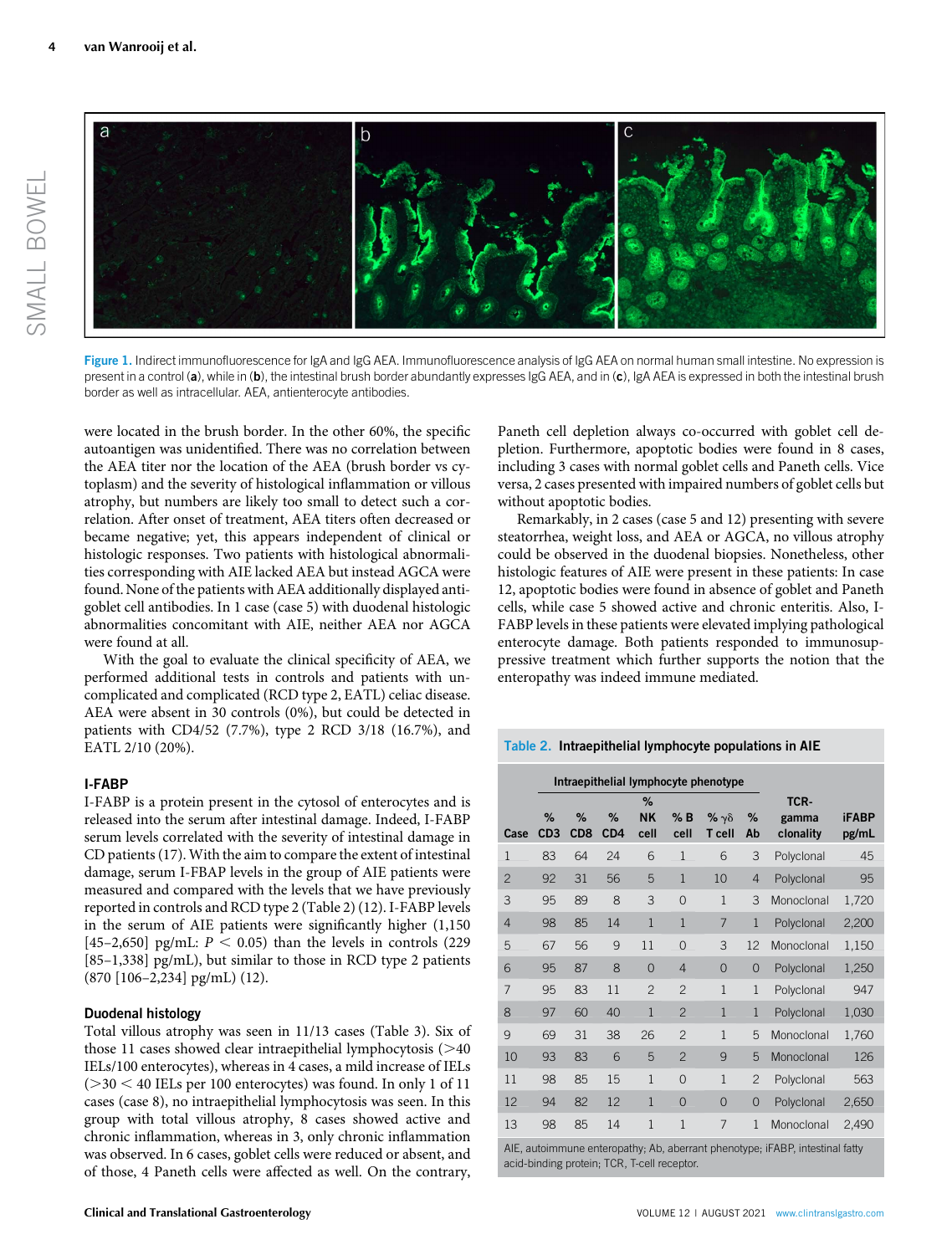| Case           | <b>Villous</b><br>atrophy | IEL count/100<br>enterocytes | <b>Goblet</b><br>cells | <b>Paneth</b><br>cells | <b>Apoptotic</b><br>bodies | <b>Inflammation</b>   | <b>Histological</b><br>classification | <b>Stomach</b> | Colon                     |
|----------------|---------------------------|------------------------------|------------------------|------------------------|----------------------------|-----------------------|---------------------------------------|----------------|---------------------------|
| $\mathbf{1}$   | Complete                  | >40                          |                        | $\Omega$               | $\Omega$                   | Active and<br>chronic | Type 1                                | $\overline{0}$ | $\overline{O}$            |
| $\overline{c}$ | Complete                  | >40                          | $\Omega$               | $\Omega$               | $++$                       | Chronic               | Type 2                                | $\overline{O}$ | $\overline{O}$            |
| 3              | Complete                  | $>40$                        |                        |                        | $\overline{O}$             | Active and<br>chronic | Type 1                                | $\overline{O}$ | Chronic active<br>colitis |
| $\overline{4}$ | Complete                  | >40/                         |                        |                        | $++$                       | Active and<br>chronic | Type 1                                | $\overline{O}$ | np                        |
| 5              | None                      | $<$ 30                       | $\Omega$               | $\Omega$               | $\overline{0}$             | Active and<br>chronic | Type 1                                | $\overline{0}$ | $\mathbf{O}$              |
| 6              | Complete                  | >30 < 40                     |                        | $\overline{0}$         | $++$                       | Active and<br>chronic | Type 1                                | $\overline{0}$ | $\overline{O}$            |
| $\overline{7}$ | Complete                  | >30 < 40                     |                        |                        | $++$                       | Active and<br>chronic | Type 1                                | $\overline{0}$ | $\overline{O}$            |
| 8              | Complete                  | $<$ 30                       | $\overline{0}$         | $\overline{0}$         | $+$                        | Chronic               | Type 3                                | $\overline{O}$ | np                        |
| 9              | Complete                  | $>40$                        | $\overline{0}$         | $\mathbf{O}$           | $++$                       | Active and<br>chronic | Type 1                                | 0              | np                        |
| 10             | Complete                  | $>40$                        | $\overline{0}$         | $\overline{O}$         | $++$                       | Active and<br>chronic | Type 1                                | $\overline{0}$ | $\overline{O}$            |
| 11             | Complete                  | >30 < 40                     |                        |                        | $^{+}$                     | Chronic               | Type 2                                | AIG            | Chronic active<br>colitis |
| 12             | <b>None</b>               | $<$ 30                       |                        |                        | $+$                        | <b>None</b>           | Type 3                                | AIG            | $\overline{0}$            |
| 13             | Complete                  | >30 < 40                     | $\overline{0}$         | $\overline{O}$         | $\overline{O}$             | Chronic               | Type 2                                | <b>FLG</b>     | $\mathbf{O}$              |

## Table 3. Histological findings in patients with AIE

+ +: severe increase, +: modest increase, 0: normal, -: modest decrease, and -: absent.

AIE, autoimmune enteropathy; AIG, autoimmune gastritis; FLG, focal lymphocytic gastritis; np, not performed.

Histological classification of AIE according to Umetsu et al. (7) type 1: active chronic enteritis, type 2: celiac disease-like, type 3: graft-vs-host disease-like, and type 4: mixed/no predominant pattern.

Using the histology-based classification, the majority of patients (8/13 62%) was classified as active chronic enteritis (type 1), 3 (23%) as CD-like (type 2), and 2 (15%) as GvHD-like (type 3) (7).

#### Phenotype of intraepithelial lymphocytes

The epithelial T-cell infiltrate was dominated by  $CDS<sup>+</sup>$  IELs over  $CD4<sup>+</sup> IELs$  in 11 of 13 patients, which is also seen in normal duodenum and in CD. In the 2 other patients, the  $CD4^+$  T-cell population was slightly larger than the  $CD8<sup>+</sup>$  T-cell population ( $CD4/$ CD8 ratio 1.1-2.8). The  $\gamma\delta$ -IEL population is commonly increased in CD, with the  $\gamma\delta$ -IELs making up over 14% of total IELs in most CD patients. However, none of the AIE patients, including the 2 patients who were diagnosed previously with CD, was such an upregulation noted (18). Another relevant IEL subset are those IELs with an aberrant phenotype (surfaceCD3+cytoplasmaticCD3- $CD7$ <sup>-</sup>  $CD45$ <sup>+</sup>) considered a premalignant cell population and characteristic for RCD type 2, but again, no significant expansion was observed in any of the AIE patients (19).

#### TCRG clonality analysis

TCRG rearrangement studies were performed in all 13 patients. In 5 (38%) patients, a monoclonal rearrangement pattern was found, while the pattern was polyclonal in the other 8 (62%) patients.

#### Involvement of the gastrointestinal tract

Extent of involvement of the gastrointestinal tract was evaluated in all patients by gastroduodenoscopy and colonoscopy, while 7 patients also underwent capsule endoscopy of the small intestine. No macroscopic abnormalities were observed in the stomach in 10 patients, yet histologically, a nonspecific chronic inflammation was present in all cases. In addition, in 2 patients, histological signs of autoimmune gastritis with congruent PCA were found and in 1 patient focal lymphocytic gastritis. All patients had involvement of the proximal intestine, whereas the distal part was involved in 6 of 13 patients (based on endoscopic and histologic evaluation of the terminal ileum). Histological findings included villous atrophy, intraepithelial lymphocytosis, and goblet cell deficiency, which were identical to the duodenal pattern including the severity of the abnormalities. Finally, the colon was affected in 2 patients (case 3 and 11) in whom a mild-to-moderate colitis was observed.

## Other autoimmune disease, autoimmune antibodies, and association with HLA-DQ2.5

Six patients (46%) were previously diagnosed with an autoimmune disease: 2 with CD, 2 with autoimmune thyroid disease, 1 with juvenile rheumatoid arthritis, and 1 with type 1 diabetes (Table 1). Further underlining the susceptibility to autoimmune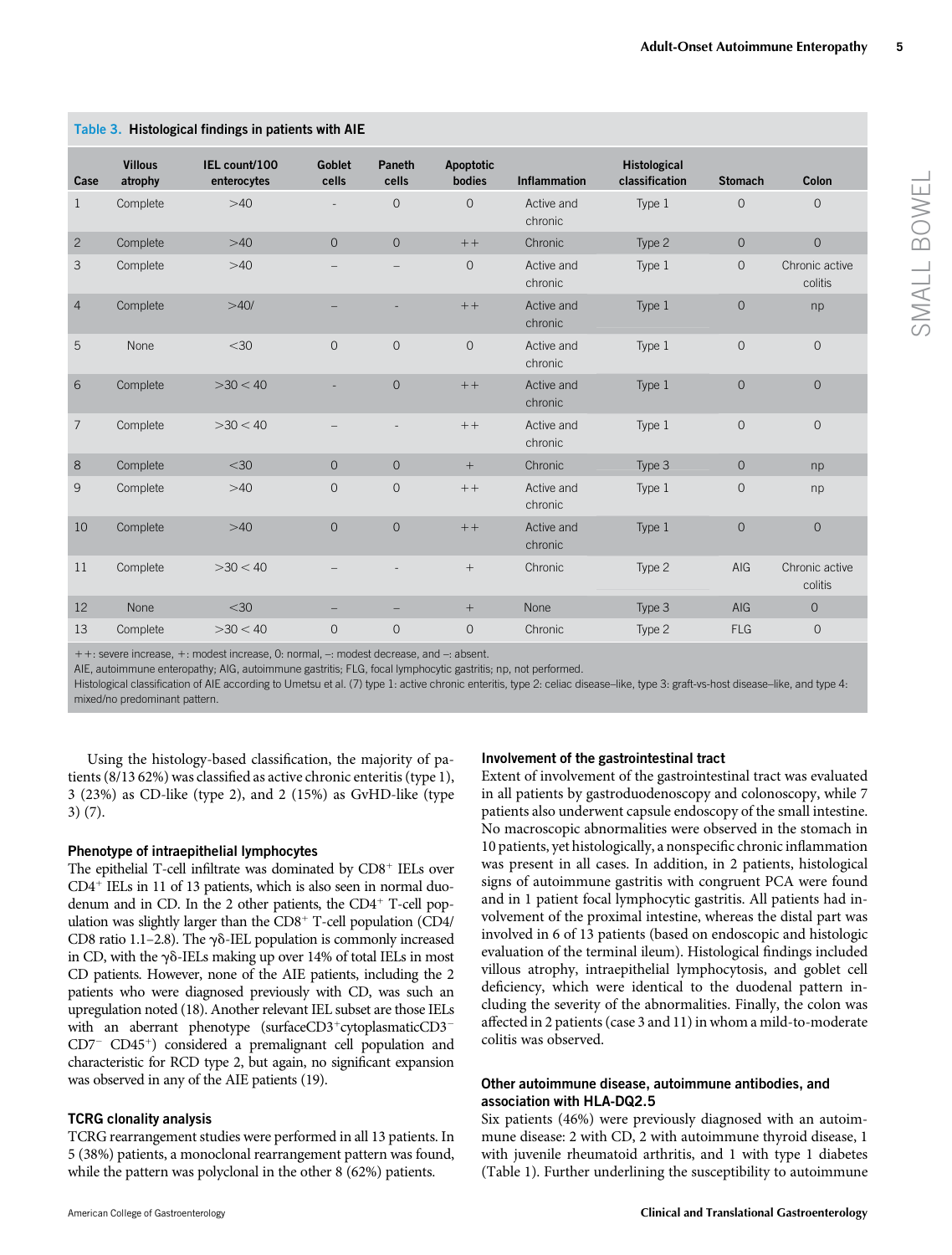## Induction therapy

Step 1 budesonide (open capsule)

prednison when refractory to budesonide or in case of severe malabsorption

## Step 2

Only sparse data that suggest a role for rituximab, anti-TNFa, cladribin and vedoluzimab

## Step 3

For patients aged under 70 years with severe symptoms refractory to medication (step 1 and 2) autologous stem cell transplantation can be considered

## **Maintenance therapy**

Step 1 Continue low dose budesonide Low dose budesonide or introduce a thiopurine

Figure 2. Proposed treatment algorithm adult-onset autoimmune enteropathy.

disease in these patients is the presence of 1 or more circulating autoantibodies, other than AEA, as found in 11 patients (85%). Most frequently found were PCA (5/13) including the 2 patients with autoimmune gastritis, antinuclear antibodies (4/13), and smooth muscle antibodies (3/13).

Two patients (cases 9 and 10) had been diagnosed with CD 2 and 20 years before the onset of AIE diagnosis. Both patients had high titers of TGA ( $>$ 100 U/mL) at the time of diagnosis. One patient was HLA-DQ2.5 heterozygous, and the other carried both the HLA-DQ2.5 and -DQ8 haplotypes. They initially responded to a GFD, and at the time of reoccurrence of symptoms, transglutaminase antibodies were undetectable. Histology showed villous atrophy with active chronic enteritis as well as apoptotic bodies in both. No findings in support of RCD type 1 or type 2 were found, i.e., no increased counts of  $\gamma\delta$ -IELs nor IELs with an aberrant phenotype.

Remarkably, 9 of the 11 patients (82%) without a history of CD carried 1 of the CD-associated HLA genotypes: 7 were HLA-DQ2.5 heterozygous, and 2 were HLA-DQ8 heterozygous. TGA and anti-endomysium antibodies tested negative in all these patients at time of AIE diagnosis. Nevertheless, to exclude seronegative CD, all 11 patients underwent a trial with a GFD but without clinical effect.

## Treatment and response

Median follow-up of patients since AIE diagnosis was 56 months (range: 13–148 months). Four patients have died since AIE diagnosis. Three patients died because of severe malnutrition and cachexia because they failed to respond to various treatment strategies, whereas 1 patient died because of the complications of chronic myelomonocytic leukemia unrelated to AIE.

Total parenteral nutrition was required in 8 cases (62%) to maintain adequate nutritional status, while enteral tube feeding was sufficient in 5 other cases. For induction of remission, all patients were initially treated with budesonide ( $n = 5$ ) or prednisolone ( $n = 8$ ). Ambulant patients were treated with 3 budesonide capsules 3 mg once a day. One capsule was taken normally, while 2 capsules were opened followed by grinding the content briefly with the teeth before swallowing, with the goal of delivering active drug metabolites in the proximal small intestine. Open capsule budesonide alleviated diarrhea in 60% of patients. Patients with more severe disease who required hospitalization received prednisolone therapy instead of budesonide with a clinical effect in 62%. Patients who failed on steroid therapy or were dependent on steroids because of recurrent disease received various second-line treatments including cyclosporine  $(n = 2)$ , infliximab ( $n = 1$ ), rituximab ( $n = 4$ ), and cladribine ( $n = 3$ ), and 1 therapy-refractory patient was eventually treated with autologous stem cell transplantation (autSCT) after high-dose chemotherapy. Rituximab, an anti-CD20 monoclonal antibody which directs against B cells, was administered in 4 patients (4 doses of 250 mg once a week) and was clinically effective in 2 patients (20,21). Three other patients were treated with intravenous cladribine (0.1 mg/kg in 2 hours for 5 days), a purine analog, which has proven to be effective in another severe enteropathy, namely RCD type 2 (22). Two patients failed to show a clinical response to this treatment, but 1 patient (case 6) who was steroid-dependent (30-mg prednisolone per day) for 4 years as treatment with infliximab, rituximab, and thiopurines failed went into steroidfree clinical remission lasting for over 3 years after 1 cycle of cladribine treatment. Cyclosporine (intravenous 2 mg/kg/d for 7 days, including therapeutic drug monitoring) and infliximab (intravenous 5 mg/kg on week 0, 2, and 6, hereafter every 8 weeks, including therapeutic drug monitoring) have shown promise in AIE, but in 3 patients in our series failed to induce a clinical effect (6,23–25). One patient (case 1) who failed on prednisolone, cladribine, cyclosporine, and tioguanin therapy and still suffered from severe malabsorption requiring total parenteral nutrition underwent autSCT with a cyclofosfamide and anti-thymocyte globulin regimen, analogous with the treatment of RCD type 2 (26). This patient recovered clinically with normalization of stool frequency and weight gain, in addition to complete recovery of the duodenal histology. Currently, the patient is in remission for 140 months.

For maintenance therapy in patients in clinical remission, thiopurines were the mainstay of treatment. Patients were treated with tioguanin ( $n = 6$ ), mercaptopurin ( $n = 2$ ), or azathioprine (n  $= 1$ ). In 6 patients (67%), persistent remission, including normalization of stool frequency and consistency,  $>10\%$  weight gain, and improvement of duodenal histology (according to the Mash criteria), was achieved with thiopurines. Two patients had to discontinue therapy at an early stage because of intolerance and acute pancreatitis, respectively. In 1 additional patient, tioguanin had to be discontinued after 13 months because of increased serum liver enzymes. In 3 of the 9 patients, the drug failed to maintain a clinical and histologic effect. The 2 patients who did not tolerate thiopurines therefore received budesonide maintenance treatment which proved clinically effective.

Noteworthy, 4 patients (31%) are in long-lasting drug-free remission. Case 1 is still in clinical remission 140 months after autSCT. Three others are in clinical remission without treatment for 28, 48, and 76 months, respectively, after receiving immunosuppressive treatment for 48, 50, and 90 months.

## **DISCUSSION**

Here, we report on the experience of an European tertiary referral center where 13 patients were diagnosed with AIE over a 13-year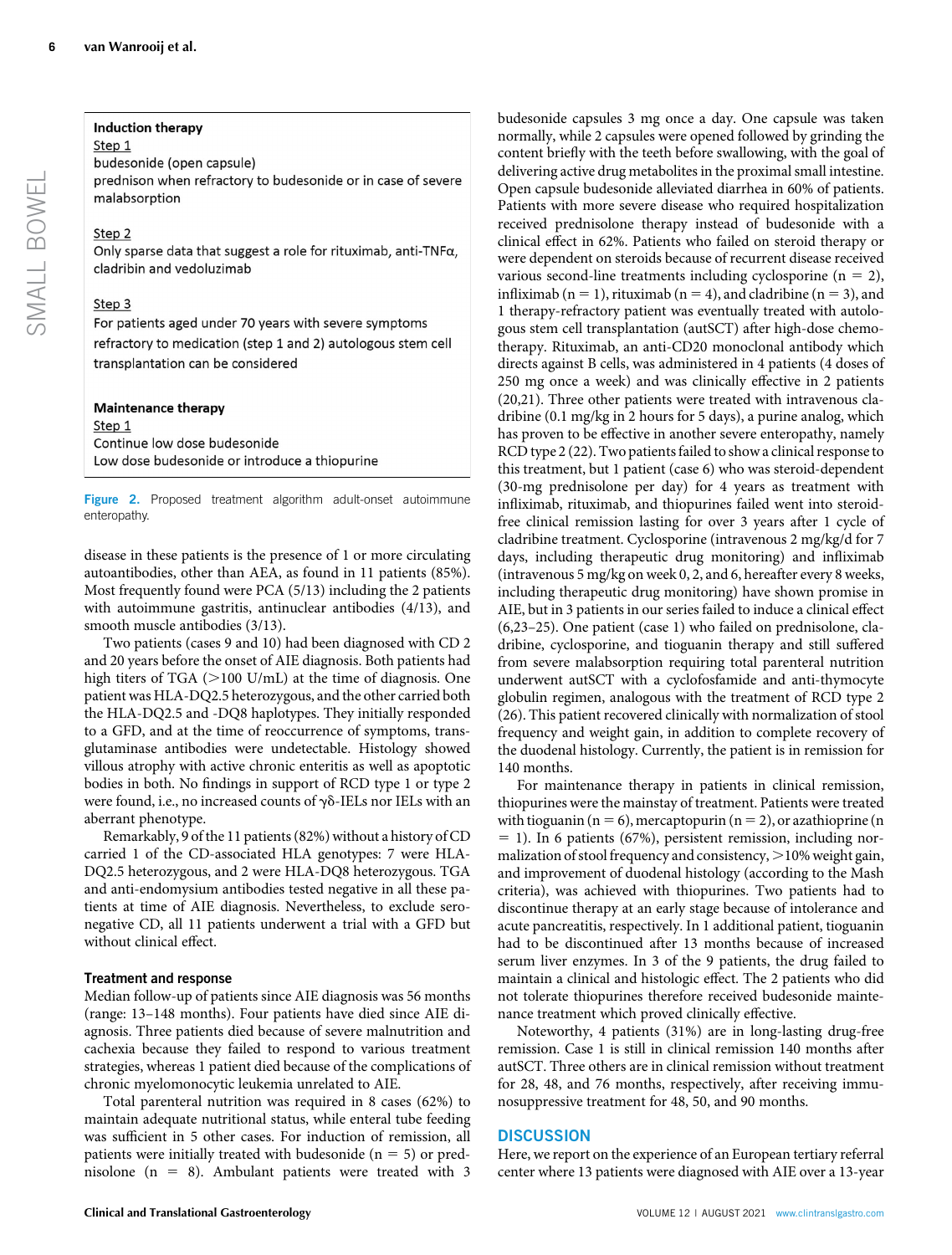period. Diagnosis of AIE remains challenging as we show in this report because of the rarity and complexity of this disease.

Our case series is the second largest after the series reported by the Mayo Clinic that initially described 15 adult-onset AIE patients and more recently reported on a total of 30 patients (5,6). The authors report that AIE patients present with more severe diarrhea and malabsorption-related symptoms than patients with RCD type 1 (5). Our series underscores the severity of AIE because almost two-thirds of patients required total parenteral nutrition and 3 of the 13 (23%) died because of severe therapyrefractory malabsorption.

One of the challenges in the differential diagnosis of AIE is the resemblance with CD. In our group of AIE patients, the CDrelated HLA-genotype HLA-DQ2.5 was strongly overrepresented (79%). This is in contrast with the observation from the Mayo Clinic where the prevalence was similar to the general population (34% vs 35%) (5,6). Although considering the relatively small number of patients included in this study, the recently observed association of HLA-DQ2 with olmesartan-associated enteropathy draws attention to the role of HLA-DQ2 in immunemediated enteropathies other than CD (27). Not only are AEA found in 30% of patients with olmesartan-associated enteropathy, but the histologic abnormalities observed in olmesartanassociated enteropathy can also mimic those in AIE (28,29).

In line with previous reports, AIE often occurred in patients with other autoimmune diseases, and circulating autoimmune antibodies were observed in most patients (6,30–32). These data support the suggestion that AIE is in fact a feature of a generalized hyperactive immune state (33). Reports of adult-onset AIE developing in patients with ulcerative colitis, autoimmune hepatitis, and rheumatoid arthritis further strengthen this hypothesis (34–36). The association with other immune-mediated enteropathies such as (refractory) CD is considered a clinical conundrum because differentiation among them is challenging (6). Our experience strongly suggests that both enteropathies can indeed coexist because 2 patients previously diagnosed with CD later became nonresponsive to a strict GFD and developed AEA and histologic abnormalities corresponding with AIE but not to RCD. Furthermore, differentiating AIE from CVID can be challenging, but in our series, CVID was excluded based on clinical presentation, serum immunoglobulin levels, and absence of plasma cells on duodenal histology (6).

Histologic analysis of the duodenum showed classical features of AIE such as absence of goblet and Paneth cells and or presence of increased numbers of apoptotic bodies in 11 of 13 cases (86%). According to the histological classification of AIE, the majority of patients (62%) were classified as "active chronic enteritis" pattern (type 1), indeed the most common histologic pattern seen in AIE (7). Underlining the heterogeneity in AIE is that the other cases corresponded with a CD-like (23%) or GVDH-like (15%). The majority (59%) of adults with immunodeficiency syndromes who develop an enteropathy display CD-like histological abnormalities, while active chronic enteritis seen in classical AIE is extremely rare in immunodeficiency syndromes which further underlines differences between these disease entities (37). Notably, in 2 patients, no villous atrophy was observed in the biopsies taken. Considering the severe malabsorption observed in these patients combined with other histologic features of AIE, high I-FABP serum levels and their response to immunosuppressive treatment strongly suggest an immune-mediated enteropathy as the cause of the malabsorption. The most likely reason that villous atrophy was not seen in their biopsies is sampling error because of patchy disease, or that deeper intubation into the small intestine is required.

The role of AEA in the pathogenesis of AIE is still unclear. In this study, AEA titers did not correlate with severity of villous atrophy, confirming previous observations (38). Yet, after initiation of treatment, AEA did disappear in most patients, although a clear correlation with clinical or histologic response could not be established. Others have suggested that AEA are a secondary phenomenon that arise after initiation of T-cell–mediated tissue damage of the intestine because this may lead to the release of (auto)antigens which subsequently induce production of (auto) antibodies (21). To address this, we evaluated AEA in patients with other enteropathies, including CD, RCD type 2, and EATL. Although absent in controls, AEA were found in a low percentage of CD patients, and in up to 20% in EATL patients, thereby suggesting to be indeed secondary to (severe) enteropathy. These data are in contrast with a previous report that AEA are very specific in a population involving 2,200 patients who underwent duodenal biopsy (39), yet others have also found AEA in patients with olmesartan-associated enteropathy, inflammatory bowel disease, and human immunodeficiency virus infection (16,40,41). In 3 patients, the diagnosis of AIE was based on clinical and histologic features in absence of AEA as the latter are not absolutely required for the diagnosis (6). One patient lacked both AEA and AGCA, while in 2 others, AGCA were observed, findings in line with previous reports (6,42,43). The relevance of this finding is, however, unclear because AGCA can be found in up to 28% of patients with CD (44), and some experts suggest that AGCA should not be used for the diagnosis of AIE (39).

Steroid therapy induced clinical remission in 62% of the patients in our study, which is similar to previous reports (6). Depending on disease severity, steroid treatment can vary from budesonide for mild symptoms to intravenous prednisolone for severe cases. When induction treatment with prednisone is successful, maintenance treatment with open capsule budesonide or thiopurines both seem reasonable options. In our series, thiopurines were effective in 63% of patients when tolerated, and other series have shown promising effects for open capsule budesonide (5). For patients refractory to steroid therapy, it is currently unclear what the best step-up therapy is. This is illustrated in our study because these patients were treated with a variety of step-up therapy such as rituximab, ciclosporin, cladribine, and infliximab. Because of small sample size, no conclusions can be drawn from our and other series, especially since patients often received multiple treatments within a short timeframe making it impossible to identify the effective therapy. No single treatment was noted to be consistently effective in AIE patients. Therapies that have shown to be effective in our series are rituximab (2/4 patients) and cladribine (1/3 patients). Infliximab has been reported to induce clinical remission in 4 cases, although in our study, it was ineffective in the 1 case it was tried (6,23,25). Another promising therapy is vedoluzimab that regulates inflammation by blocking lymphocyte trafficking in the intestine and has been reported to be effective in adult-onset AIE (45). Based on the currently available data, we propose that patients refractory to prednisone should receive treatment with infliximab, rituximab, or vedoluzimab (Figure 2). When severe malabsorption persists, despite these various treatment strategies in patients younger than 70 years, ASCT could be considered.

We here describe the first patient with adult-onset AIE who has been successfully treated with ASCT currently being in a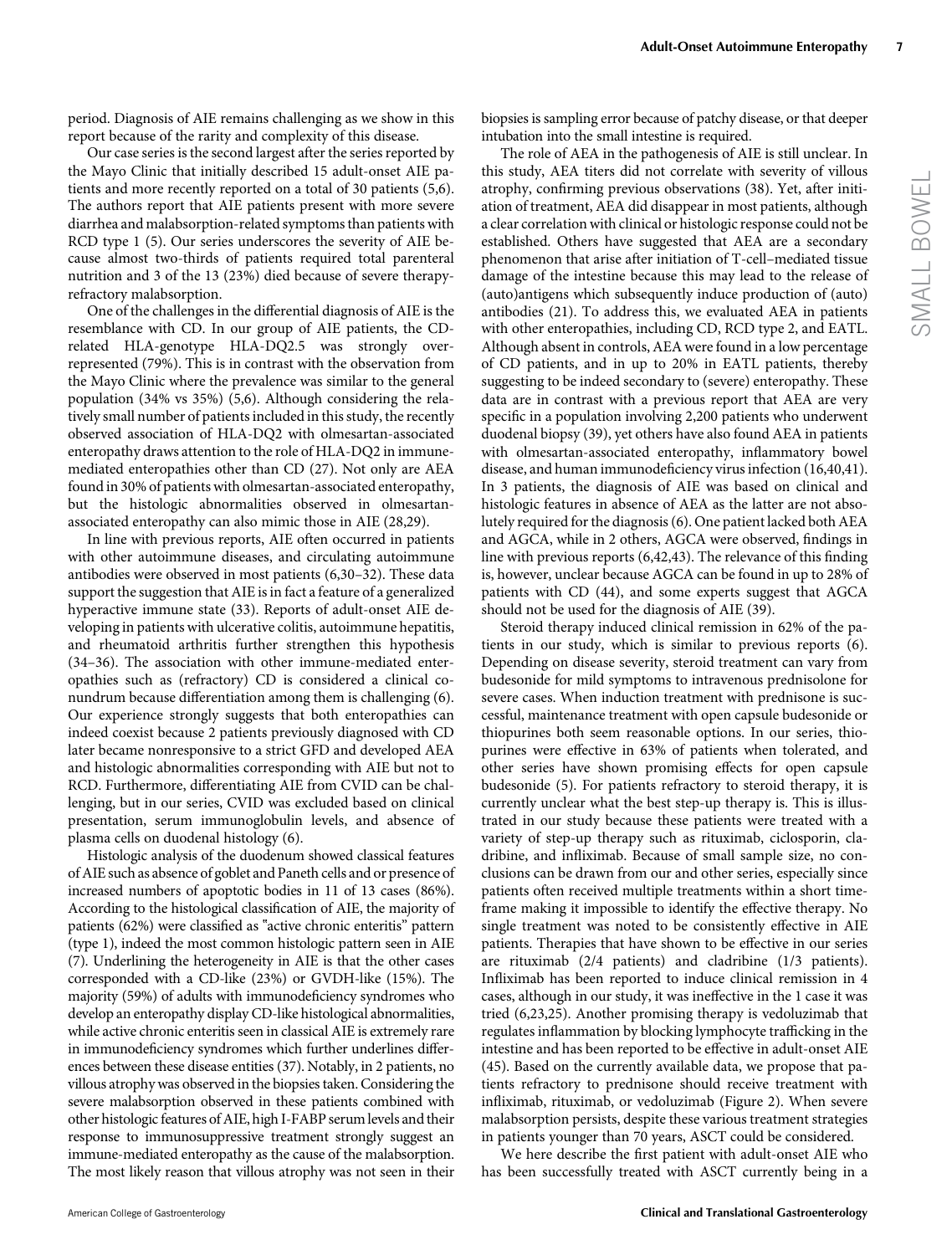drug-free remission for over 10 years. In children with IPEX, allogeneic stem cell transplantation is the only curative treatment available (46). Immunopathogenesis in IPEX differs from AIE and is characterized by a mutated FoxP3 gene resulting in dysfunctional regulatory CD4+CD25+FOXP3+ T cells and lack of control of autoreactive T and B cells in the affected patient (47). A comparable gene mutation disturbing immunological regulation has not been found in AIE; however, dysfunctional or reduced numbers of regulatory cells may yet be involved in its pathogenesis. In general, allogeneic stem cell transplantation is accompanied by a substantial higher (15%–30%) transplant–related morbidity and mortality than ASCT  $(<5%)$ , which has directed treatment in severely ill patients with autoinflammatory disease toward the latter (48). The rationale behind ASCT is that the conditioning regime followed by infusion of hematopoietic stem cells eradicates autoreactive immune cells allowing the generation of a de novo self-tolerant immune system (49). ASCT has proven safe and effective in another severe enteropathy, RCD type 2, and was therefore attempted in therapy-refractory AIE with severe diarrhea and wasting (26,50).

Maintenance therapy with thiopurines proved reasonable effective in our group when disease activity was under control. When thiopurines are not tolerated, long-term use of budesonide appears a good alternative (5). Remarkably, in addition to the patient who was successfully treated with ASCT, 3 other patients are in a long-lasting drug-free clinical remission after being treated for 3–7 years with immunosuppressive therapy. Although it is unclear what the natural course of the disease would have been, these data do suggest that immunosuppressive treatment can restore the equilibrium between proinflammatory and antiinflammatory responses in some AIE patients.

Development of EATL in patients with AIE has been sporadically reported, but this has not occurred in our case series including 70 patients after 4 years of follow-up (51,52). In contrast to RCD type 2 where phenotypical analysis can accurately identify a premalignant IEL population, in AIE, no such population is present and patients are therefore screened with the less specific TCRG clonality analysis (19). Caution is required when interpreting the relatively high number (38%) of monoclonal TCRG rearrangement patterns found in AIE patients because clonal patterns were regularly found in patients with uncomplicated CD, possibly reflecting a dominant inflammatory Tcell clone rather than a malignant T-cell clone (53,54).

Altogether, it is clear that adult-onset AIE occurs in genetic susceptible patients who are prone for autoimmunity, yet the group is remarkably heterogenic considering age at diagnosis, histological findings, and the clinical course of disease. The considerable overlap of AIE with several other enteropathies regarding histological findings, HLA genotype, and presence of AEA suggests, at least to some extent, a shared pathogenesis among those enteropathies. Furthermore, our data strongly suggest that there are multiple AIE-associated autoantigens, but it remains unclear whether they play a role in disease pathogenesis, and if so, whether different autoantigens result in a different course of disease. Likewise, it is unknown what triggers the inflammatory response in AIE, and whether this trigger (e.g., virus or medications other than olmesartan, nonsteroidal antiinflammatory drugs, and mycophenolate) is the same among patients. The long-lasting drug-free remission seen in a subgroup of AIE patients after long-term immunosuppressive medication shows that the equilibrium in the immune response can be restored. Whether the fortuitous elimination of the so far

unidentified trigger responsible for instigating this inappropriate immune response has contributed to the restored balance in these patients remains speculation at this point.

AIE is a rare but severe enteropathy that requires parenteral feeding in more than half of the patients and can lead to death because of severe therapy-refractory malabsorption. Although patients with AIE are prone to autoimmunity in general, serum AEA might be secondary to the intestinal inflammation because they were found in patients with other enteropathies as well. This study further shows a high prevalence of HLA-DQ2.5 in AIE patients. Remission induction treatment with steroids is effective in most AIE patients, and maintenance treatment consists of budesonide or thiopurines. In steroid-refractory patients, there is a variety of therapies that can be considered, but none have been shown to be superior. In therapy refractory, patients with severe symptoms younger than 70 years autologous stem cell treatment can be considered. After long-term immunosuppressive treatment, onethird of patients are in long-lasting drug-free clinical remission, which shows that adult-onset AIE is curable in a subset of patients.

#### CONFLICTS OF INTEREST

Guarantor of the article: Roy L.J. van Wanrooij, MD, PhD. Specific author contributions: R.L.J.W. and G.B.: designed the study, analyzed data, and wrote the article. E.A.N.B.: performed histological analyses and critically reviewed the manuscript. H.J.B.: performed tests, analyzed data, and wrote the article. M.J.W.S. and A.W.L.: performed tests, analyzed data, and critically reviewed the manuscript. C.J.M.: critically reviewed the manuscript. Financial support: None to report.

Potential competing interests: None to report.

## Study Highlights

#### WHAT IS KNOWN

 $\blacktriangleright$  Adult-onset autoimmune enteropathy is a rare disease that occurs in patients susceptible for autoimmune disease.

## WHAT IS NEW HERE

- 3 One-third of patients died because of therapy-refractory malabsorption.
- Immunosuppressive therapy lead to a long-lasting drug-free remission in one-third of patients, including one patient who underwent autologous stem cell transplantation.

#### **REFERENCES**

- 1. Walker-Smith JA, Unsworth DJ, Hutchins P, et al. Autoantibodies against gut epithelium in child with small-intestinal enteropathy. Lancet 1982;1: 566–7.
- 2. Unsworth DJ, Walker-Smith JA. Autoimmunity in diarrhoeal disease. J Pediatr Gastroenterol Nutr 1985;4:375–80.
- 3. Corazza GR, Biagi F, Volta U, et al. Autoimmune enteropathy and villous atrophy in adults. Lancet 1997;350:106–9.
- 4. van Wanrooij RLJ, Bontkes HJ, Neefjes-Borst EA, et al. Immunemediated enteropathies: From bench to bedside. J Autoimmun 2021;118: 102609.
- 5. Sharma A, Choung RS, Wang XJ, et al. Features of adult autoimmune enteropathy compared with refractory celiac disease. Clin Gastroenterol Hepatol 2018;16:877–83.e1.
- 6. Akram S, Murray JA, Pardi DS, et al. Adult autoimmune enteropathy: Mayo Clinic Rochester experience. Clin Gastroenterol Hepatol 2007;5: 1282–45. quiz 1245.